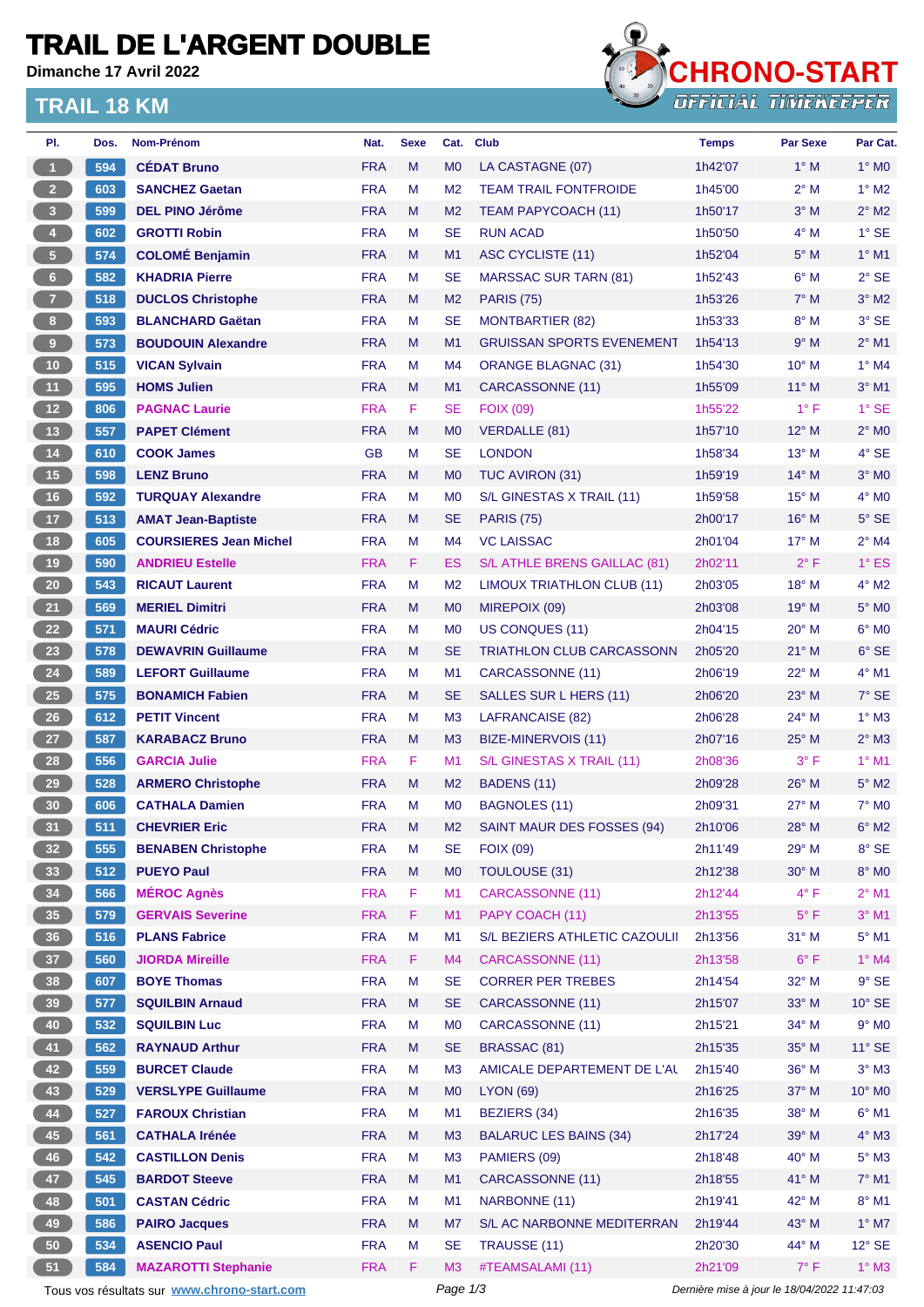## **TRAIL DE L'ARGENT DOUBLE**

**Dimanche 17 Avril 2022**

### **TRAIL 18 KM**



| PI.   | Dos. | Nom-Prénom                                  | Nat.       | <b>Sexe</b> | Cat.           | <b>Club</b>                                 | <b>Temps</b>                                | <b>Par Sexe</b> | Par Cat.                   |  |
|-------|------|---------------------------------------------|------------|-------------|----------------|---------------------------------------------|---------------------------------------------|-----------------|----------------------------|--|
| 52    | 533  | <b>BATTISTELLA Guillaume</b>                | <b>FRA</b> | M           | M <sub>0</sub> | PECHBUSQUE (31)                             | 2h22'15                                     | 45° M           | 11° MO                     |  |
| 53    | 604  | <b>MARSERO Christophe</b>                   | <b>FRA</b> | м           | M <sub>3</sub> | <b>TEAM SALAMI</b>                          | 2h22'21                                     | 46° M           | $6^\circ$ M3               |  |
| 54    | 564  | <b>MOUREAU Frederic</b>                     | <b>FRA</b> | M           | M <sub>5</sub> | <b>ACF CARCASSONNE (11)</b>                 | 2h22'57                                     | 47° M           | $1^\circ$ M <sub>5</sub>   |  |
| 55    | 544  | <b>PEDRENO Guilhem</b>                      | <b>FRA</b> | М           | M1             | TEAM PAPY COACH (11)                        | 2h23'16                                     | 48° M           | $9°$ M1                    |  |
| 56    | 580  | <b>BETEILLE Mary</b>                        | <b>FRA</b> | F           | M <sub>2</sub> | TEAM PAPYCOACH (11)                         | 2h23'17                                     | $8^{\circ}$ F   | $1^\circ$ M2               |  |
| 57    | 547  | <b>HOULES Gaëtan</b>                        | <b>FRA</b> | M           | M <sub>3</sub> | <b>CONQUES SUR ORBIEL (11)</b>              | 2h24'02                                     | 49° M           | $7°$ M3                    |  |
| 58    | 546  | <b>CROUZAL Stephanie</b>                    | <b>FRA</b> | F.          | M <sub>3</sub> | S/L GINESTAS X TRAIL (11)                   | 2h24'04                                     | $9^{\circ}$ F   | $2^{\circ}$ M3             |  |
| 59    | 509  | <b>DONNADIEU Fabrice</b>                    | <b>FRA</b> | M           | M <sub>2</sub> | QUERCY D+ (82)                              | 2h24'08                                     | $50^\circ$ M    | $7^\circ$ M2               |  |
| 60    | 508  | <b>DONNADIEU Christel</b>                   | <b>FRA</b> | F           | M <sub>2</sub> | QUERCY D+ (82)                              | 2h24'09                                     | $10^{\circ}$ F  | $2^{\circ}$ M2             |  |
| 61    | 517  | <b>DUTHOIT Marie</b>                        | <b>FRA</b> | F           | <b>SE</b>      | S/L GINESTAS X TRAIL (11)                   | 2h24'10                                     | $11^{\circ}$ F  | $2°$ SE                    |  |
| 62    | 585  | <b>MAZAROTTI Jean-Louis</b>                 | <b>FRA</b> | M           | M <sub>3</sub> | #TEAMSALAMI (11)                            | 2h24'24                                     | 51° M           | $8^\circ$ M3               |  |
| 63    | 540  | <b>POCHAT Matthieu</b>                      | <b>FRA</b> | м           | M <sub>0</sub> | <b>TOULOUSE (31)</b>                        | 2h25'42                                     | 52° M           | 12° M <sub>0</sub>         |  |
| 64    | 563  | <b>LOUP Jerome</b>                          | <b>FRA</b> | M           | M <sub>3</sub> | <b>SAINT AMANS SOULT (81)</b>               | 2h26'25                                     | $53^\circ$ M    | $9°$ M3                    |  |
| 65    | 510  | <b>ARONDEL Carl</b>                         | <b>FRA</b> | м           | M1             | TOULOUSE (31)                               | 2h26'28                                     | 54° M           | $10^{\circ}$ M1            |  |
| 66    | 514  | <b>VICAN Lucas</b>                          | <b>FRA</b> | M           | <b>SE</b>      | PLAISANCE DU TOUCH (31)                     | 2h26'41                                     | $55^{\circ}$ M  | $13^\circ$ SE              |  |
| 67    | 591  | <b>GUIJARRO Cédric</b>                      | <b>FRA</b> | м           | M <sub>2</sub> | #TEAMSALAMI (11)                            | 2h26'58                                     | 56° M           | $8^\circ$ M2               |  |
| 68    | 552  | <b>MOREAU Pierre</b>                        | <b>FRA</b> | M           | M <sub>0</sub> | <b>VERZEILLE (11)</b>                       | 2h29'31                                     | $57^\circ$ M    | 13° MO                     |  |
| 69    | 588  | <b>PENO Alexia</b>                          | <b>FRA</b> | F           | <b>SE</b>      | <b>TRACKS ATHLE LISLE JOURDAIN</b>          | 2h32'07                                     | $12^{\circ}$ F  | 3° SE                      |  |
| 70    | 558  | <b>BALARAN Agnès</b>                        | <b>FRA</b> | F           | <b>SE</b>      | SAISSAC (11)                                | 2h32'21                                     | $13^{\circ}$ F  | $4°$ SE                    |  |
| 71    | 572  | <b>MOINE Florence</b>                       | <b>FRA</b> | F           | M <sub>2</sub> | <b>TRACKS ATHLE LISLE JOURDAIN</b>          | 2h34'41                                     | $14^{\circ}$ F  | $3°$ M2                    |  |
| 72    | 568  | <b>BONNERY Martial</b>                      | <b>FRA</b> | M           | M <sub>2</sub> | <b>TEAM BONNERY (11)</b>                    | 2h34'56                                     | 58° M           | $9°$ M2                    |  |
| 73    | 554  | <b>STOCKER Yves</b>                         | <b>FRA</b> | м           | M <sub>4</sub> | <b>VILLEMOUSTAUSSOU (11)</b>                | 2h35'07                                     | $59^\circ$ M    | $3°$ M4                    |  |
| 74    | 522  | <b>GLASER Thomas</b>                        | <b>FRA</b> | M           | M1             | <b>MONTPELLIER (34)</b>                     | 2h35'09                                     | $60^\circ$ M    | 11° M1                     |  |
| 75    | 567  | <b>VILLELA Caroline</b>                     | <b>FRA</b> | F           | M <sub>2</sub> | <b>CASTELNAUDARY (11)</b>                   | 2h35'16                                     | $15^{\circ}$ F  | $4^\circ$ M2               |  |
| 76    | 583  | <b>FERRAZ Carole</b>                        | <b>FRA</b> | F.          | M <sub>3</sub> | <b>UAG RUNNING GAILLAC (81)</b>             | 2h35'27                                     | $16^{\circ}$ F  | $3^\circ$ M3               |  |
| $77$  | 581  | <b>ALBERTINI Virginie</b>                   | <b>FRA</b> | F           | M <sub>2</sub> | <b>CMC (11)</b>                             | 2h35'27                                     | $17^{\circ}$ F  | $5^\circ$ M2               |  |
| 78    | 608  | <b>MARTINEZ Sebastien</b>                   | <b>FRA</b> | M           | M1             | <b>LAURE MINERVOIS (11)</b>                 | 2h37'37                                     | 61° M           | 12° M1                     |  |
| 79    | 576  | <b>DELSOL Mathieu</b>                       | <b>FRA</b> | M           | M <sub>0</sub> | NARBONNE (11)                               | 2h37'37                                     | $62^{\circ}$ M  | 14° M0                     |  |
| 80    | 609  |                                             | <b>FRA</b> | M           | M <sub>2</sub> |                                             | 2h37'40                                     | $63^\circ$ M    | $10^{\circ}$ M2            |  |
| 81    |      | <b>ICHE Cyril</b>                           | <b>FRA</b> | F           | M <sub>3</sub> | VILLENEUVE MINERVOIS (11)<br>QUERCY D+ (82) | 2h37'59                                     | $18^{\circ}$ F  | $4^\circ$ M3               |  |
| 82    | 507  | <b>CASES ROUSSEL Sylvia</b>                 |            |             |                |                                             |                                             |                 |                            |  |
|       | 551  | <b>SIE Romain</b>                           | <b>FRA</b> | M           | SE             | <b>QUARANTE (34)</b>                        | 2h38'25                                     | $64^{\circ}$ M  | $14^{\circ}$ SE            |  |
| 83    | 553  | <b>AJDNIK Elise</b>                         | <b>FRA</b> | F           | <b>SE</b>      | <b>QUARANTE (34)</b>                        | 2h38'26                                     | $19°$ F         | $5^\circ$ SE               |  |
| 84    | 538  | <b>SICRE Philippe</b>                       | <b>FRA</b> | M           | M <sub>2</sub> | <b>MONTLEGUN (11)</b>                       | 2h39'04                                     | 65° M           | $11^{\circ}$ M2            |  |
| 85    | 600  | <b>CORONAS Jean-Paul</b>                    | <b>FRA</b> | M           | M <sub>4</sub> | AMICALE DEPARTEMENT DE L'AL                 | 2h39'55                                     | 66° M           | $4^\circ$ M4               |  |
| 86    | 539  | <b>NOTTOLI Guillaume</b>                    | <b>FRA</b> | M           | M <sub>2</sub> | CARCASSONNE (11)                            | 2h41'29                                     | 67° M           | $12^{\circ}$ M2            |  |
| 87    | 536  | <b>COURTIN Daniel</b>                       | <b>FRA</b> | М           | M <sub>6</sub> | KASKETTEURS 974 (11)                        | 2h41'41                                     | 68° M           | $1^\circ$ M6               |  |
| 88    | 611  | <b>BOUCHUT Olivier</b>                      | <b>FRA</b> | M           | M <sub>0</sub> | <b>PUISSERGUIER (34)</b>                    | 2h41'43                                     | 69° M           | 15° MO                     |  |
| 89    | 506  | <b>CORBELLA Carole</b>                      | <b>FRA</b> | F           | M <sub>3</sub> | BIOULE (82)                                 | 2h43'13                                     | $20^{\circ}$ F  | $5^\circ$ M3               |  |
| 90    | 550  | <b>MAUX Charles</b>                         | <b>FRA</b> | M           | M <sub>3</sub> | VILLEGLY (11)                               | 2h44'46                                     | 70° M           | $10^{\circ}$ M3            |  |
| 91    | 535  | <b>BAUZOU David</b>                         | <b>FRA</b> | М           | M <sub>3</sub> | PENNAUTIER (11)                             | 2h48'48                                     | 71° M           | $11^{\circ}$ M3            |  |
| 92    | 541  | <b>VANDAMME Jean-Philippe</b>               | <b>FRA</b> | M           | M <sub>5</sub> | PERONNE ATHLETISME CLUB (80)                | 2h50'23                                     | 72° M           | $2^{\circ}$ M <sub>5</sub> |  |
| 93    | 530  | <b>DURAND Gabrielle</b>                     | <b>FRA</b> | F           | M1             | <b>SAINT HILAIRE (11)</b>                   | 2h52'22                                     | $21^{\circ}$ F  | $4^{\circ}$ M1             |  |
| 94    | 526  | <b>JIMENEZ Christine</b>                    | <b>FRA</b> | F           | M <sub>3</sub> | <b>JOGGING NARBONNE MONTPLAI</b>            | 2h53'02                                     | 22°F            | $6^\circ$ M3               |  |
| 95    | 570  | <b>AJDNIK Florence</b>                      | <b>FRA</b> | F           | M <sub>3</sub> | <b>ASSOCIATION TERRE D'ARAGON</b>           | 2h54'06                                     | $23^{\circ}$ F  | $7^\circ$ M3               |  |
| 96    | 519  | <b>ATIENZA SYLVIE Atienza</b>               | <b>FRA</b> | F           | M <sub>2</sub> | <b>LEZIGNAN CORBIERES (11)</b>              | 2h55'40                                     | $24^{\circ}$ F  | $6^\circ$ M2               |  |
| 97    | 520  | <b>BONNET Aude</b>                          | <b>FRA</b> | F           | <b>SE</b>      | <b>FELINES MINERVOIS (34)</b>               | 2h55'40                                     | $25^{\circ}$ F  | $6°$ SE                    |  |
| 98    | 503  | <b>JANY Christophe</b>                      | <b>FRA</b> | M           | M <sub>2</sub> | <b>CORRER PER TRESBES (11)</b>              | 2h56'36                                     | 73° M           | 13° M2                     |  |
| 99    | 548  | <b>NOT Frédéric</b>                         | <b>FRA</b> | М           | M <sub>3</sub> | <b>CORRES PER TREBES (11)</b>               | 2h56'36                                     | 74° M           | $12^{\circ}$ M3            |  |
| (100) | 502  | <b>LAURET Albert</b>                        | <b>FRA</b> | M           | M <sub>5</sub> | S/L LAURAGAIS ATHLE CASTELN                 | 2h57'00                                     | 75° M           | $3°$ M <sub>5</sub>        |  |
| $101$ | 525  | <b>FONQUERGNE Céline</b>                    | <b>FRA</b> | F           | M <sub>2</sub> | AMICALE DES COUREURS DE FO                  | 2h58'54                                     | $26^{\circ}$ F  | $7^\circ$ M2               |  |
| 102   | 523  | <b>GELAIN Claire</b>                        | <b>FRA</b> | F           | M1             | <b>BORDEAUX (33)</b>                        | 2h59'10                                     | $27^\circ$ F    | $5^\circ$ M1               |  |
|       |      | Tous vos résultats sur www.chrono-start.com |            |             | Page 2/3       |                                             | Dernière mise à jour le 18/04/2022 11:47:03 |                 |                            |  |